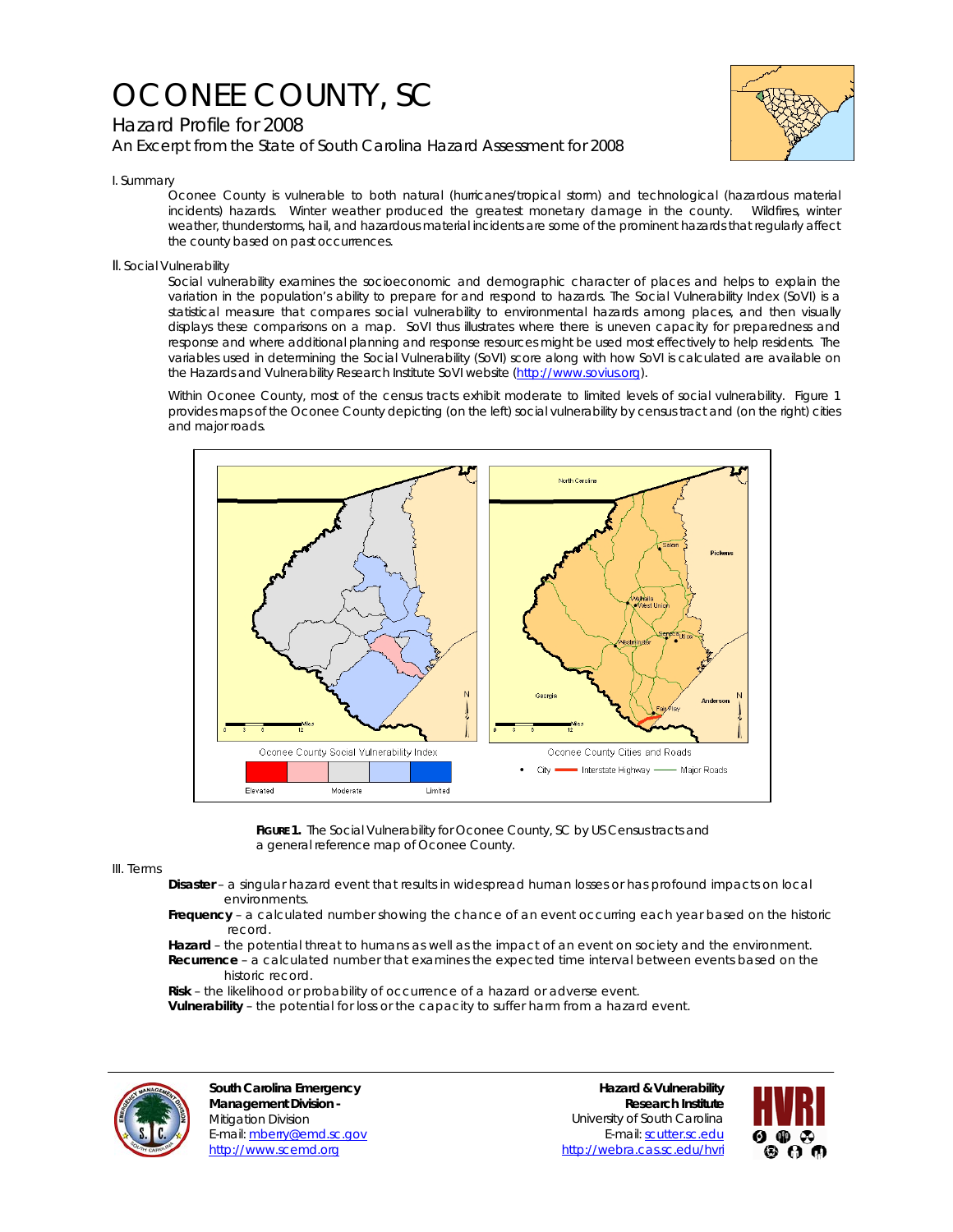#### IV. Hazard Identification

The estimated recurrence of a hazard is a useful element (based on event frequency) for distinguishing between infrequent hazards like earthquakes, and frequent hazards such as hazardous materials incidents or traffic accidents. The most common hazard events in Oconee County are wildfire, thunderstorms, hail, hazardous material accidents, and winter weather. Earthquakes and hurricanes/tropical storms are hazards with the lowest recurrence intervals. The recurrence and hazard frequency table can be seen in Table 1.

| Hazard <sup>a</sup>                                                                                                                                                                                                                                          | <b>Number of</b><br><b>Events</b> | <b>Years in</b><br><b>Record</b>                                                                                                                                             | Recurrence<br><b>Interval</b><br>(Years) | <b>Hazard Frequency</b><br>(Percent Chance<br>per Year) |
|--------------------------------------------------------------------------------------------------------------------------------------------------------------------------------------------------------------------------------------------------------------|-----------------------------------|------------------------------------------------------------------------------------------------------------------------------------------------------------------------------|------------------------------------------|---------------------------------------------------------|
| <b>Coastal Events</b>                                                                                                                                                                                                                                        |                                   |                                                                                                                                                                              |                                          |                                                         |
| Hurricane/Tropical Storm                                                                                                                                                                                                                                     | $\mathbf{1}$                      | 158                                                                                                                                                                          | 158.00                                   | 0.63                                                    |
| Ocean & Lake Surfb                                                                                                                                                                                                                                           | $\mathbf{1}$                      | 16                                                                                                                                                                           | 16.00                                    | 6.25                                                    |
| Waterspout                                                                                                                                                                                                                                                   | $\overline{0}$                    | 16                                                                                                                                                                           | $\star$                                  | $\star$                                                 |
| <b>Dam Failure</b>                                                                                                                                                                                                                                           |                                   |                                                                                                                                                                              |                                          |                                                         |
| <b>Drought</b>                                                                                                                                                                                                                                               | 33                                | 59                                                                                                                                                                           | 1.79                                     | 55.93                                                   |
| <b>Flood</b>                                                                                                                                                                                                                                                 | 22                                | 59                                                                                                                                                                           | 2.68                                     | 37.29                                                   |
| Fog                                                                                                                                                                                                                                                          | 5                                 | 12                                                                                                                                                                           | 2.40                                     | 41.67                                                   |
| <b>Geophysical Events</b>                                                                                                                                                                                                                                    |                                   |                                                                                                                                                                              |                                          |                                                         |
| Avalanche                                                                                                                                                                                                                                                    | $\overline{0}$                    | 49                                                                                                                                                                           | $\star$                                  | $\star$                                                 |
| Earthquake                                                                                                                                                                                                                                                   | 13                                | 310                                                                                                                                                                          | 23.85                                    | 4.19                                                    |
| Landslide                                                                                                                                                                                                                                                    | $\overline{O}$                    | 49                                                                                                                                                                           |                                          |                                                         |
| <b>Human-Induced Events</b>                                                                                                                                                                                                                                  |                                   |                                                                                                                                                                              |                                          |                                                         |
| <b>Civil Disturbance</b>                                                                                                                                                                                                                                     |                                   | $\overline{\phantom{a}}$                                                                                                                                                     |                                          |                                                         |
| Hazardous Materials (Hazmat)                                                                                                                                                                                                                                 | 178                               | 22                                                                                                                                                                           | < 0.50                                   | 809.09**                                                |
| <b>Nuclear Power Plant</b>                                                                                                                                                                                                                                   | $\mathbf 0$                       | 8                                                                                                                                                                            |                                          |                                                         |
| Terrorism                                                                                                                                                                                                                                                    | $\Omega$                          | 29                                                                                                                                                                           | $\star$                                  | $\star$                                                 |
| <b>Transportation (Motor Vehicle)</b>                                                                                                                                                                                                                        | 11,888                            | 10                                                                                                                                                                           | < 0.50                                   | 118,880.00**                                            |
| <b>Severe Thunderstorm Events</b>                                                                                                                                                                                                                            |                                   |                                                                                                                                                                              |                                          |                                                         |
| <b>Funnel Cloud</b>                                                                                                                                                                                                                                          | $\mathbf{1}$                      | 16                                                                                                                                                                           | 16.00                                    | 6.25                                                    |
| Hail                                                                                                                                                                                                                                                         | 111                               | 59                                                                                                                                                                           | 0.53                                     | 188.14**                                                |
| <b>Heavy Precipitation</b>                                                                                                                                                                                                                                   | 6                                 | 15                                                                                                                                                                           | 2.50                                     | 40.00                                                   |
| Lightning                                                                                                                                                                                                                                                    | 8                                 | 16                                                                                                                                                                           | 2.00                                     | 50.00                                                   |
| Thunderstorm & Wind                                                                                                                                                                                                                                          | 194                               | 59                                                                                                                                                                           | < 0.50                                   | 328.81**                                                |
| Tornado                                                                                                                                                                                                                                                      | 22                                | 59                                                                                                                                                                           | 2.68                                     | 37.29                                                   |
| Temperature Extremes                                                                                                                                                                                                                                         | $\overline{7}$                    | 16                                                                                                                                                                           | 2.29                                     | 43.75                                                   |
| <b>Wildfire</b>                                                                                                                                                                                                                                              | 864                               | 21                                                                                                                                                                           | < 0.50                                   | 4,114.29**                                              |
| Winter Weather (Snow & Ice)                                                                                                                                                                                                                                  | 71                                | 59                                                                                                                                                                           | 0.83                                     | 120.34**                                                |
| <sup>a</sup> Data Sources: National Climatic Data Center<br>(www.ncdc.noaa.gov/cgi-win/wwcgi.dll?wwEvent~Storm);<br>National Geophysical Data Center<br>(www.ngdc.noaa.gov/hazard/<br><sup>b</sup> Includes coastal flooding, coastal erosion, coastal winds |                                   | Unable to calculate (cannot divide by zero)<br>** Percent is greater than 100.00, therefore hazard can be<br>expected to occur more than once per year<br>- Data Unavailable |                                          |                                                         |

| TABLE 1. The Hazard Profile for Oconee County, SC. |  |  |
|----------------------------------------------------|--|--|
|                                                    |  |  |

V. Hazard Loss Information

When compared to South Carolina as a whole, Oconee County has a higher probability of loss-producing wind and winter weather events, thunderstorms, lightning, flooding, and tornado events. The county is slightly above the state average for drought, and hail. This comparison between the county and state in Figure 2 (page 3) shows hazards that exceeded the state mean in red type. Hurricane and tropical storms are well below the state mean indicating that these hazards have historically produced fewer losses for the county when compared to the state as a whole.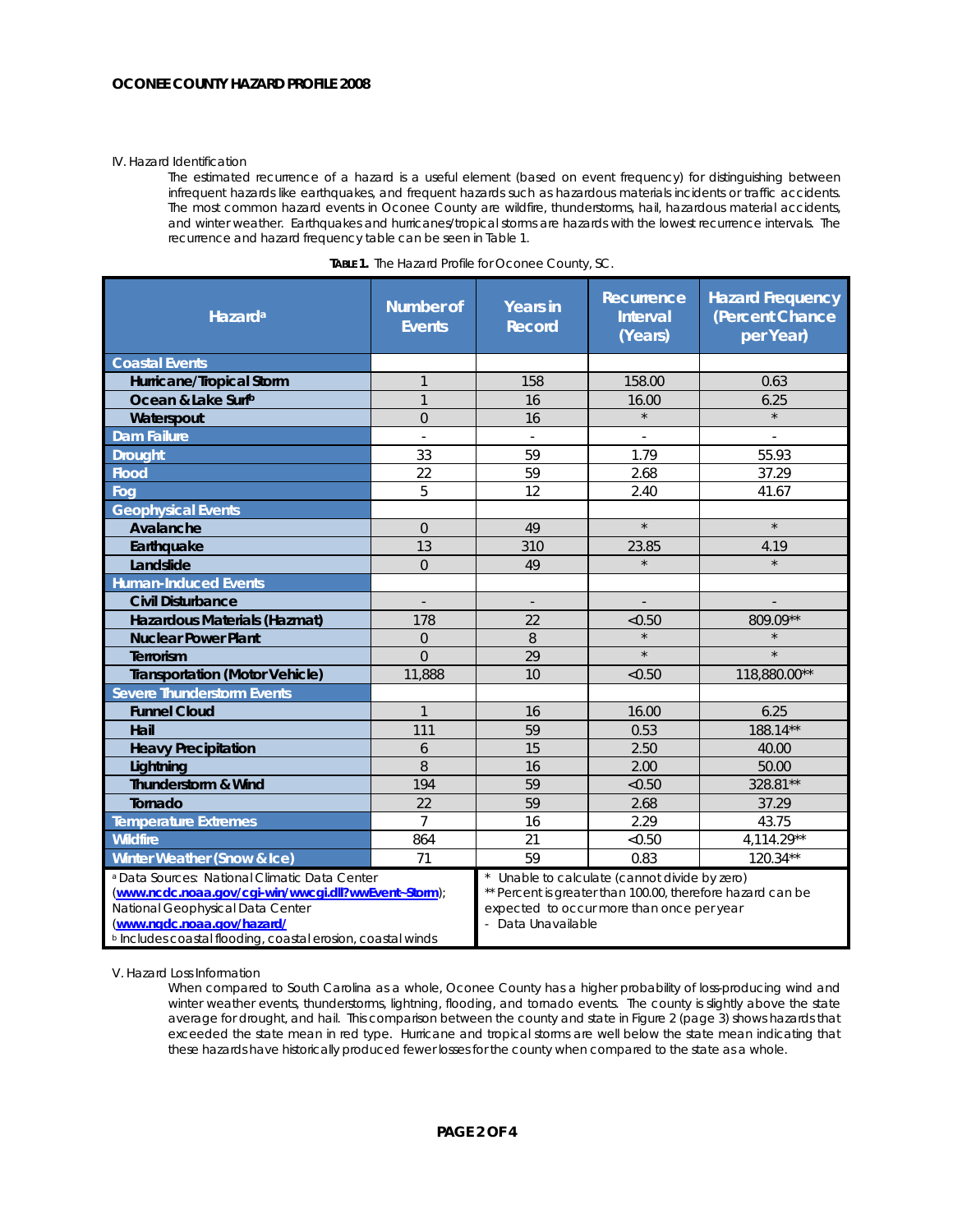

**Oconee State Mean**

FIGURE 2. The historic loss causing hazard frequency between 1960 and 2008 for Oconee County compared to South Carolina as reported in SHELDUS. Percentage numbers indicated in red are when the county total exceeds the state mean. Also, a hazard that is identified in the National Climatic Data Center Storm Data reports as a multiple event hazard (flooding, winter weather, coastal storm), and given a statewide or regional location, the impact of the event is equally distributed amongst the counties involved.

Another way of determining how vulnerable a county is to particular hazards is by examining the amount of damage caused by past events. In Figure 3 (page 4), the cumulative amount of damage from 1960 to 2008 based on twelve hazard types is computed from the Hazards and Vulnerability Research Institute's SHELDUS database (available at http://www.sheldus.org). The historic losses in Oconee County exceed \$71 million, and are largely due to winter weather, followed by drought and heat. While significant for the county, these cumulative losses represent less than one percent of the state's overall total.